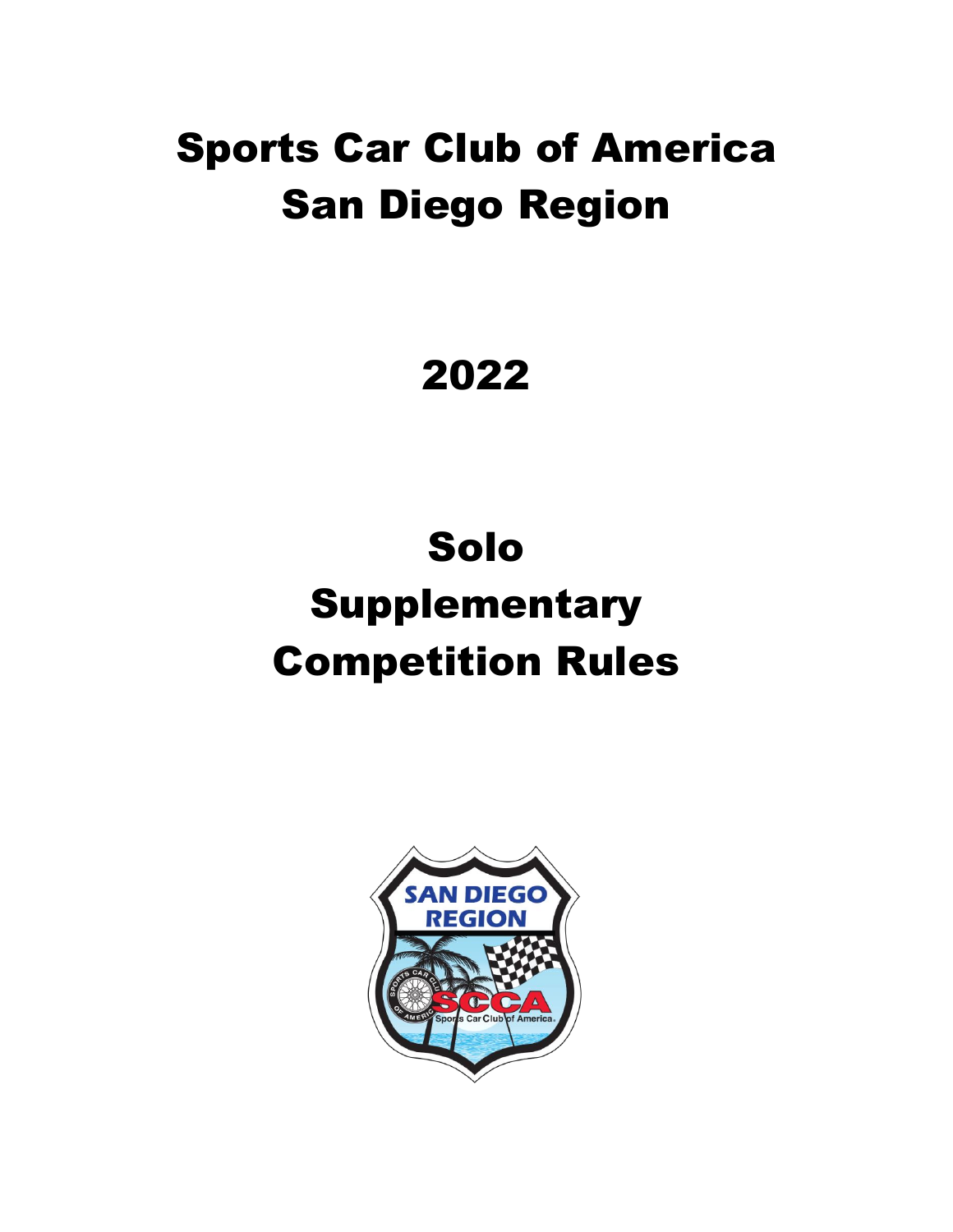#### **SOLO SUPPLEMENTARY COMPETITION RULES 2022**

#### **1. INTRODUCTION**

All Solo events operated by the San Diego SCCA shall be held in accordance with the most recent Sports Car Club of America (SCCA) National Solo Rules, as amended by these supplementary rules. Changes to the SCCA National Solo Rules shall be effective as and when published by the SCCA, unless otherwise amended by these supplementary rules. Any supplementary rules amendments and corrections taking effect during the championship year shall be published in a timely manner. No supplementary rules amendments may be made that effect standings for annual championship competition after the first event of the season.

#### **2. ENTRANTS AND PASSENGERS**

- 2.1 All entrants participating in San Diego SCCA Solo events shall possess a San Diego SCCA Solo number. Annual Solo number holder race results will be eligible for annual championship points.
- 2.2 An entrant may only earn championship points and trophies in one class per event.
	- 2.2.1 Points and trophies shall be awarded for the first class an entrant competes in at an event.
	- 2.2.2 Subsequent entries must run in class "X class" as described in Section 2.3.
	- 2.2.3 Non-competition passengers are allowed during competition runs.
	- 2.2.4 Competitors may not ride as a passenger or driver in another vehicle prior to their competition runs, except for participation in course safety runs as driver or safety steward, or as a novice instructor as passenger only.
- 2.3 Entrants wishing to run for time only, or to run after their competition class, may enter the Time Only, or X class, respectively.
	- 2.3.1 Time only class entries will not earn annual championship points or trophies.
	- 2.3.2 Non-competition passengers are permitted to ride along with Time Only and X class entrants.
	- 2.3.3 Time Only and X class results, while unofficial, will be calculated based on PAX results as if the entrant had run in their respective competitive class.
- 2.4 Passengers must be SCCA members, as evidenced by a valid SCCA annual or weekend membership.
- 2.5 Only registered entrants shall be allowed to drive during fun runs. Registered passengers are also allowed during fun runs.

#### **3. WORK REQUIREMENTS**

- 3.1 All San Diego SCCA Solo events are work/run events.
	- 3.1.1 All entrants must work once for their championship entry.
	- 3.1.2 All entrants must work once for non-competition events.
	- 3.1.3 If an entrant fails to perform their work assignment at a championship event, then all runs taken during the event shall be considered as Did Not Work (DNW) and the entrant shall receive no trophy, no championship points, and no times shall be reported.
	- 3.1.4 Entrants shall be considered not in good standing if they have failed to satisfactorily complete their work assignment at two events, and may be prevented from entering future events or shall be required to work before driving until satisfactory performance of assignments has been shown.
	- 3.1.5 Entrants serving as Event Chair, Course Design and Setup, Equipment Chair, Membership Chair, Registration Chair, Sound Chair and Safety Steward shall have fulfilled their work assignments by acting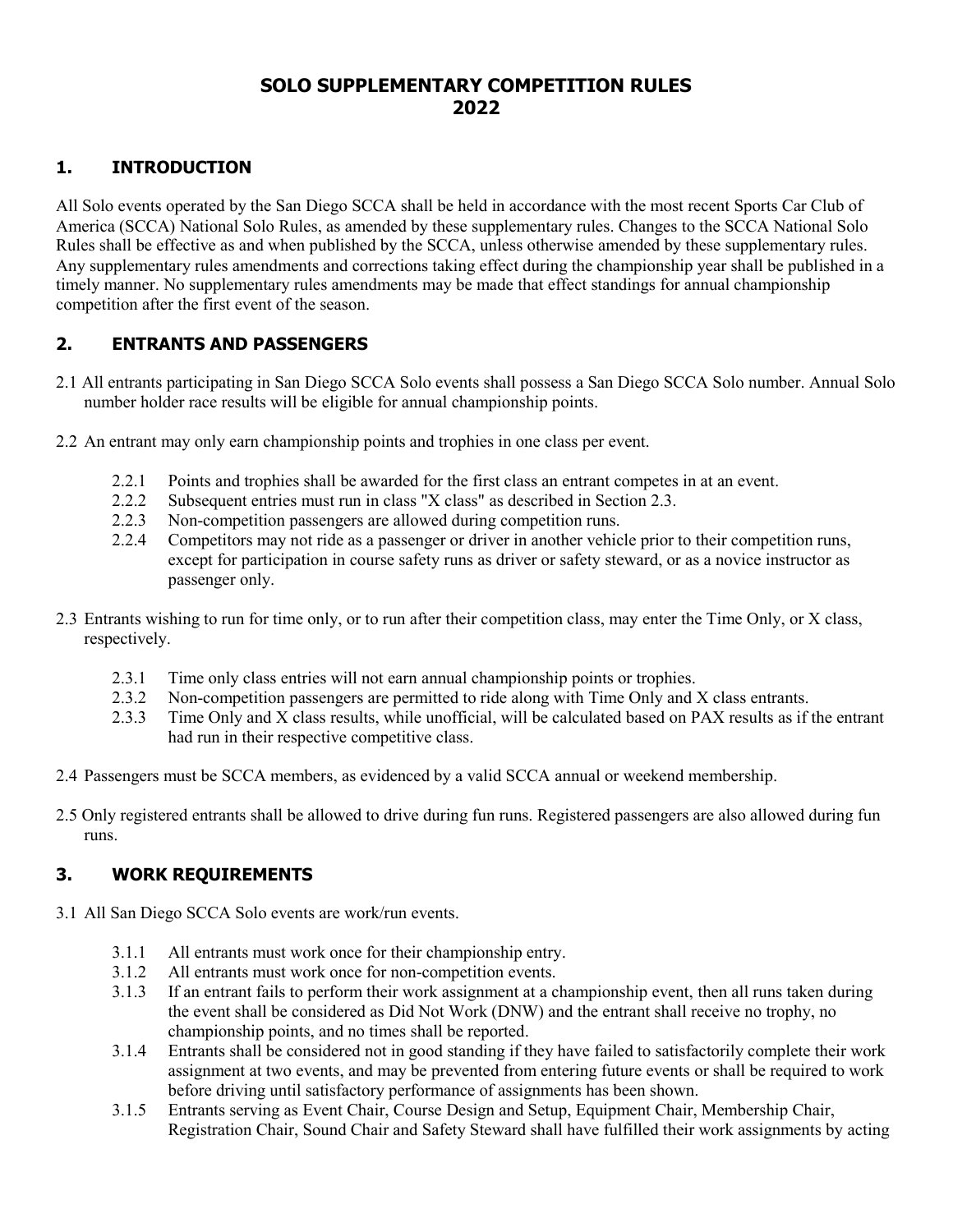in that capacity at an event. Additional assignments otherwise satisfying work requirements (e.g. event setup and breakdown, tech, registration, etc.) are at the discretion of the Event Chair.

3.1.6 It is expected that all Members, without regard to work assignment, will support additional requirements as may be needed for successful event operations.

### **4. TIMING AND SCORING**

4.1 Timing results must list the entrant's name, car number, class, unofficial corrected time and penalties.

4.2 Each entrant shall receive their unofficial time, pylon count or other penalties after each run.

4.3 In the event an entrant receives a DNF or pylon count with which they disagree, they may proceed immediately to the Event Chair or designated representative, prior to making any further runs, and request clarification/verification from course workers at the scene.

4.4 Failure of a car to start upon the starter's signal shall constitute a Did Not Start (DNS).

4.5 A mechanical red flag shall be given to a car that has a condition that endangers the entrant, workers, or spectators.

4.6 An entrant, if red flagged while on course, shall stop immediately and proceed at the course worker's direction.

4.7 At the discretion of the Event Chair, a time extension of up to 10 minutes beyond the end of a run group may be given to any participant due to valid mechanical failure. This extension is limited to one run during the 10 minute time period, which will count for time and class position.

### **5. CHAMPIONSHIP EVENT TROPHIES**

- 5.1 Trophies shall be awarded to entrants in each competition class on the following basis: one trophy for the first three entrants in class and one additional trophy for each additional four entrants (i.e., 1 for 3, 2 for 7, 3 for 11, etc.)
- 5.2 If a ladies' class does not have three or more entrants and the winning ladies' time is faster than one-half of the corresponding open class times, then a trophy shall be awarded, provided the open class qualifies for a trophy.
- 5.3 The fastest, corrected, non-indexed open class time qualifies for the Top Time of Day (TTD) trophy.
- 5.4 The fastest, corrected, non-indexed ladies class time qualifies for the Top Time of Day Ladies (TTDL) trophy.

## **6. ANNUAL CHAMPIONSHIP POINTS CALCULATIONS AND AWARDS**

- 6.1 The annual championship season consists of a calendar year ending December 31.
- 6.2 Annual championship points per event will be calculated as follows:
	- 6.2.1 An official run is defined as crossing the start line during class runs.
	- 6.2.2 The fastest time in each class shall be normalized to 100 points. All slower times shall be determined by the equation: Points for slower time = (fastest / slower time)  $x 100$
	- 6.2.3 The minimum number of points for any official run shall be 70.00.
	- 6.2.4 An entrant disqualified for any reason shall not receive points for participating in the event.
	- 6.2.5 In the event that any runs for entrants cannot be completed due to termination of the event, the affected class shall be considered to have not taken place. The number of total championship events for those participants competing for annual championship points shall be decreased by one for each occurrence. The deleted event shall be counted toward the Total Participation Award for the entire class. Times may be listed in the results for informational purposes only.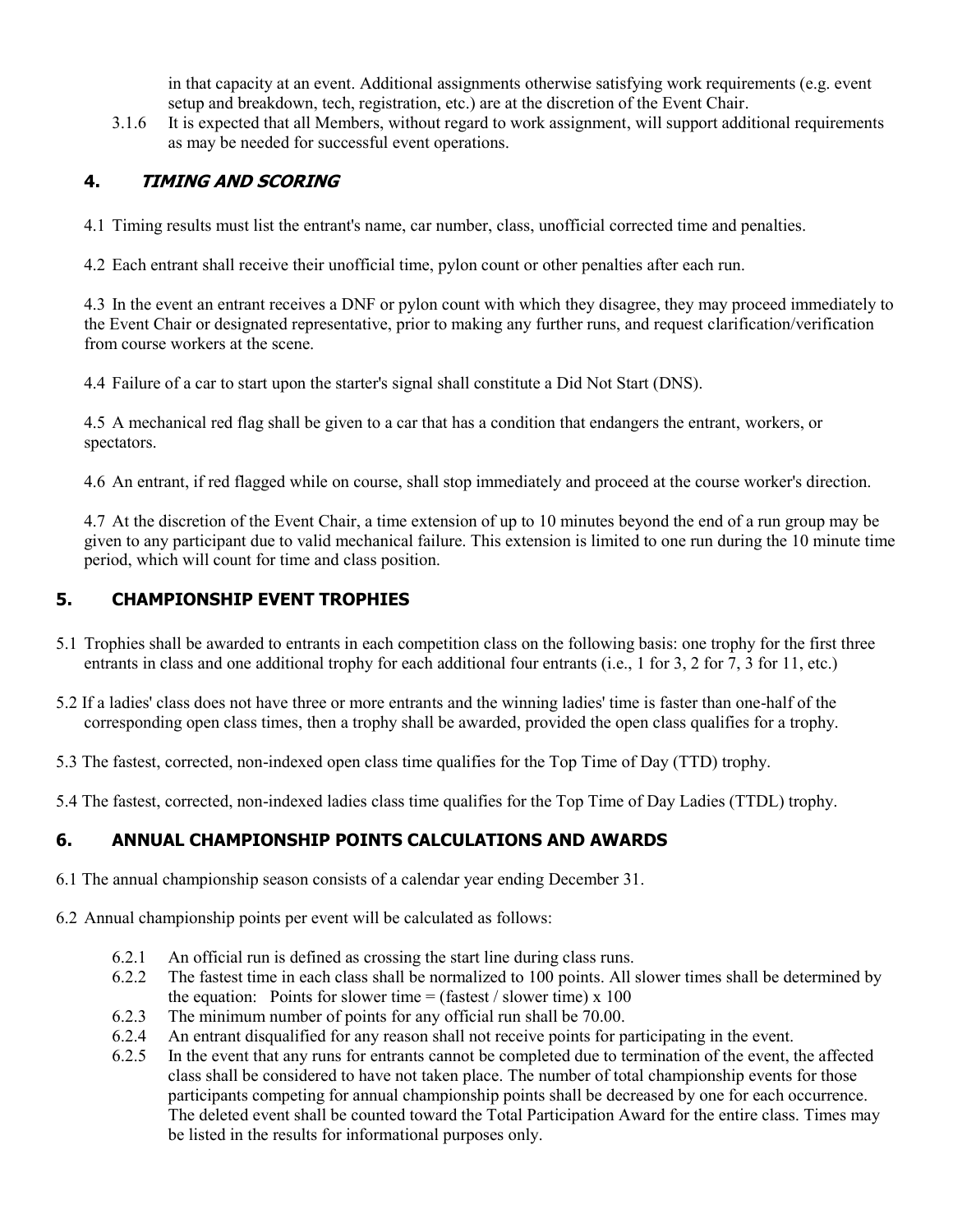- 6.3Annual championship final points shall be calculated as the sum of event points for at least two-thirds of all championship events in one class.
	- 6.3.1 An annual championship class trophy shall be presented to each entrant who scores points in at least two-thirds of all championship events in one class.
	- 6.3.2 Entrant annual championship scores shall be the sum total of their highest championship points per event constituting the minimum number of events necessary to have participated in at least two-thirds of the annual championship events. (i.e. 7 out of 10 season championship events)
	- 6.3.3 If an entrant competes in more than two-thirds of all events in one class, their lowest points in excess of the two-thirds of events requirement shall be deleted from the season points calculation.
	- 6.3.4 Annual number holders may request their class points average for any championship event when attending a conflicting National SCCA Solo event (defined as the National event falling on the same days as the local event). Qualifying events may include, but are not limited to, Championship Tour, Solo Nationals, Match Tour, ProSolo, CAM Challenge, and SCCA Convention. Attending a competing SCCA Solo Regional Championship does not qualify. All requests for an average event score must be made to the Solo sub-committee prior to the conflicting event in order to be eligible. It is up the competitor to confirm his or her approval for their average event score prior to the event. A driver's class average shall be calculated per the following formula:

Class average for event  $=$  total points earned by the driver in their class  $/$  number of San Diego Solo Championship events driver competed in and earned points for in the same class

Event Class Average for Driver of the Year = total points earned by the competitor / total number of San Diego Solo championship events driver competed in and earned points in

- 6.4 A perpetual trophy shall be presented for Driver of the Year, engraved with the names of all recipients of the award. It shall remain in the custody of the most recent recipient. An individual award will be given to the past recipient as the permanent award is passed to the next recipient.
	- 6.4.1 The Solo card/car number one (1) shall be reserved for the recipient of this award. The recipient must still renew their existing Solo card number. The recipient has the option of using and displaying either number at all Solo events.
	- 6.4.2 Entrants must accumulate Driver of the Year points during events while holding an annual solo card.
	- 6.4.3 Driver of the Year points shall be calculated as the total points an entrant earned in two-thirds of all championship events, using the current SCCA PAX/RTP index. San Diego SCCA only classes shall be indexed using their local index defined herein.
	- 6.4.4 Points shall be awarded to entrants in the following manner:
		- A. The fastest indexed class time from all eligible championship entrants shall be ranked.
		- B. The top indexed time shall be normalized to 100.00 points.
		- C. All slower times shall be determined by the following equation:

Points for slower time  $=$  (fastest / slower time) x 100

- 6.4.5 In the case of a tie in points, the solo sub-committee members shall decide the recipient with a majority vote. In the case of a tie vote, the Solo Chair determines the winner.
- 6.5 Annual number holders who have entered every championship event in a competition class during the calendar year shall be recognized with a "Total Participation Award" when annual championship awards are presented.

#### **7. CAR CLASSIFICATIONS**

Car classification shall be according to the current SCCA National Solo Rules including provisional classes, with the following additions and revisions:

- 7.1 Street Unlimited is added as a local competitive class as follows:
	- 7.1.1 Any vehicles running on DOT legal tires.
	- 7.1.2 Entrants competing in this class will display SU as the class designation on their vehicle and entry card.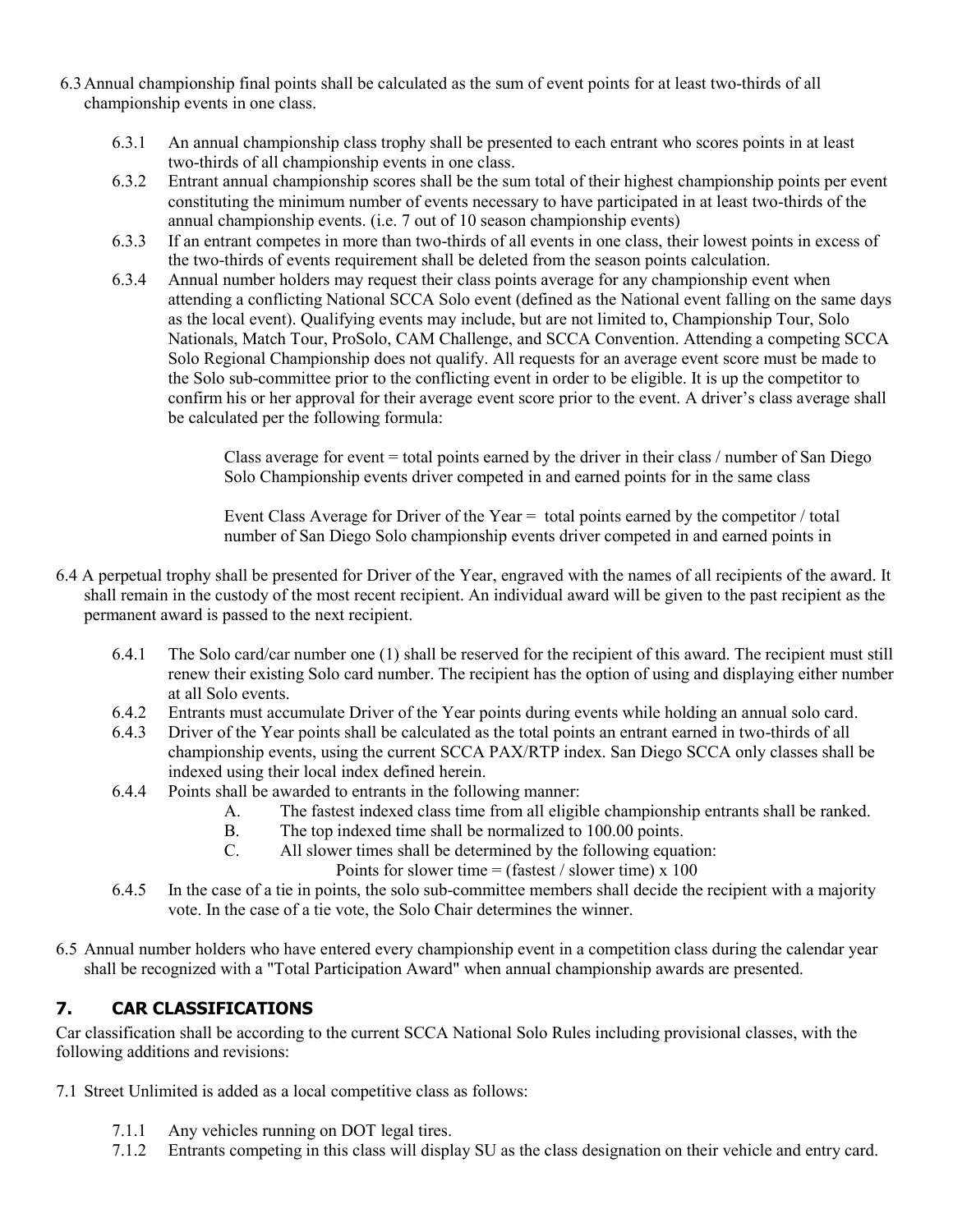- 7.1.3 SU class will have the same PAX/RTP index as Super Street Modified (SSM) in the SCCA National Solo Rules.
- 7.2 PAX is added as a local competitive class as follows:
	- 7.2.1 All entrants driving vehicles that compete in any SCCA National Solo or local San Diego class are eligible to compete in this Regional class.
	- 7.2.2 PAX class results are based on the entrants' PAX/RTP calculated times using their regular SCCA National Solo or local San Diego class.
	- 7.3.3 Entrants competing in this class shall display PAX plus the corresponding SCCA National Solo or local San Diego class designation on their vehicle.
- 7.3 The following local competition classes shall consist of combined SCCA National Solo classes and compete based on the entrants' PAX/RTP calculated times using their regular SCCA National Solo or local San Diego class:
	- 7.3.1  $P1 C$ , D, E, F and X Prepared (all Prepared classes)
	- 7.3.2 M1 A, B, C, D, E and F Modified, and FSAE (all Modified classes and FSAE)
	- 7.3.3 XS XSA, XSB and EVX
	- 7.3.4 Entrants competing in these classes shall display their SCCA National Solo class designations on their vehicle.
- 7.4 Kart classes are not eligible for top time of day awards.
- 7.5 Novice class is added as a local non-competition class as follows:
	- 7.5.1 Open to all new participants to Solo and will benefit from having an instructor ride along or demonstration of driving techniques.
	- 7.5.2 Entrants may have an instructor, qualified by the Solo sub-committee, as a passenger during their runs. If no instructors are available, the Event Chair may designate one. No other passengers are allowed during instructor runs.
	- 7.5.3 An instructor may drive the Novice entrant's car for one run. Additionally, the instructor may designate an entrant's runs as an instructor run while giving instruction as a passenger. An instructor designation shall be displayed on the vehicle during such run. This run shall not be scored and shall not be counted against the Novice entrant's total number of runs.
	- 7.5.4 Entrants must display a letter "N" plus the corresponding Solo class designation on their vehicle.
	- 7.5.5 All entrants shall be scored together, with times adjusted by the PAX/RTP index for their corresponding SCCA National Solo or local San Diego class.
	- 7.5.6 No trophies or annual championship points shall be awarded for the class, although times will be included in event results.
	- 7.5.7 Entrants are not required to run in the same run group as their corresponding SCCA National Solo or local San Diego class. Allowing entrants in later run groups promotes greater instructor availability. The Event Chair may require an entrant who requests an instructor to wait until the end of the run group to commence their runs (i.e. particularly in a first run group). The five-minute cool-down period specified in SCCA National Solo Rules may be waived for these entrants.

#### **8. SOUND LIMITS AND SOUND PROCEDURES**

8.1 The sound limit for SDR Solo events shall be 96db unless otherwise approved and posted as an exception in the event flyer. All run disqualification, corrective action, sound monitoring and related procedural requirements shall be in accordance with SCCA National Solo Rules and Regulations.

8.2 Entrants with sound readings that are under, but within 2db of the sound limit (i.e. 94db), shall be notified as soon as practical after their run for information purposes.